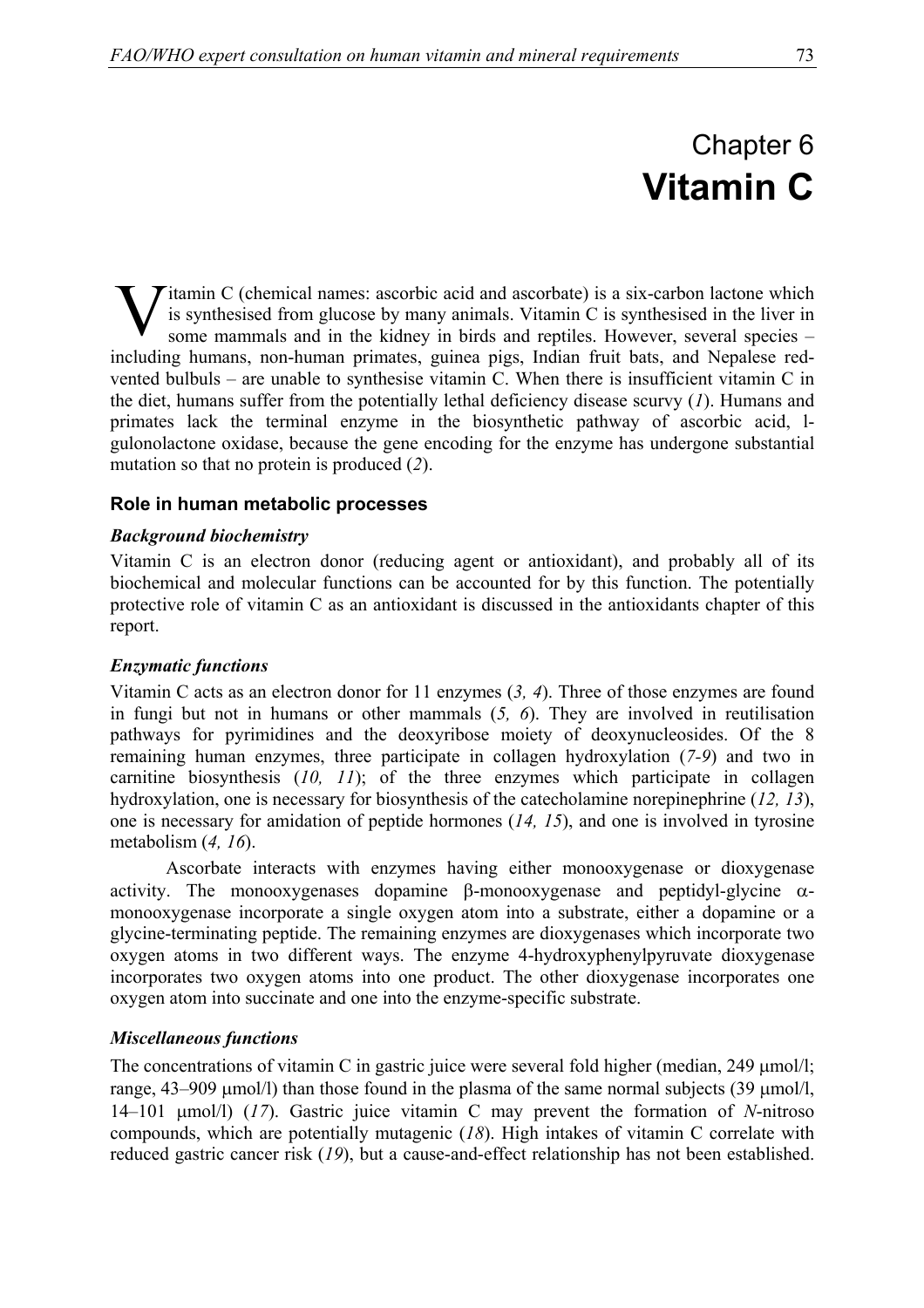Vitamin C protects low-density lipoproteins *ex vivo* against oxidation and may function similarly in the blood (*20;* see *Chapter 17*).

A common feature of vitamin C deficiency is anaemia. The antioxidant properties of vitamin C may stabilise folate in food and in plasma, and increased excretion of oxidized folate derivatives in human scurvy was reported (*21*). Vitamin C promotes absorption of soluble non-haem iron possibly by chelation or simply by maintaining the iron in the reduced (ferrous,  $Fe^{2+}$ ) form (22, 23). The effect can be achieved with the amounts of vitamin C obtained in foods. However, the amount of dietary vitamin C required to increase iron absorption ranges from 25 mg upwards and depends largely on the amount of inhibitors, such as phytates and polyphenols, present in the meal (*24*). (See *Chapter 13* on iron for further discussion.)

#### **Overview of significant scientific information**

From the 15th century, scurvy was dreaded by seamen and explorers forced to subsist for months on diets of dried beef and biscuits. Scurvy was described by the Crusaders, during the sieges of numerous European cities, and as a result of the famine in 19th century Ireland. Three important manifestations of scurvy – gingival changes, pain in the extremities, and haemorrhagic manifestations – preceded oedema, ulcerations, and ultimately death. Skeletal and vascular lesions in scurvy probably arise from a failure of osteoid formation. In infantile scurvy the changes are mainly at the sites of most active bone growth; characteristic signs are a pseudoparalysis of the limbs caused by extreme pain on movement and caused by haemorrhages under the periosteum, as well as swelling and haemorrhages in areas of the gums surrounding erupting teeth (*25*). In adults one of the early, principle adverse effects of the collagen-related pathology may be impaired wound healing (*26*). Vitamin C deficiency can be detected from early signs of clinical deficiency, such as the follicular hyperkeratosis, petechial haemorrhages, swollen or bleeding gums, and joint pain, or from the very low concentrations of ascorbate in plasma, blood, or leukocytes. The Sheffield studies (*26, 27*) and later studies in Iowa (*28, 29*) were the first major attempts made to quantify vitamin C requirements. The studies indicated that the amount of vitamin C required to prevent or cure early signs of deficiency was between 6.5 and 10 mg/day. This range represents the lowest physiologic requirement. The Iowa studies (*28, 29*) and Kallner et al (*30*) established that at tissue saturation, whole body vitamin C content is approximately 20 mg/kg, or 1500 mg, and that during depletion vitamin C is lost at 3 percent of whole body content per day.

Clinical signs of scurvy appear in men at intakes lower than 10 mg/day (*27*) or when the whole body content falls below 300 mg (*28*). Such intakes are associated with plasma ascorbate concentrations below 11  $\mu$ mol/l or leukocyte levels less than 2 nmol/10<sup>8</sup> cells. However, the plasma concentrations fall to around 11  $\mu$ mol/l when dietary vitamin C is between 10 and 20 mg/day. At intakes greater than 25–35 mg/day, plasma concentrations start to rise steeply, indicating a greater availability of vitamin C for metabolic needs. In general, plasma ascorbate closely reflects the dietary intake and ranges between 20 and 80 µmol/l. Note that during infection or physical trauma, an increase in the number of circulating leukocytes occurs and these take up vitamin C from the plasma (*31, 32*). Therefore, both plasma and leukocyte levels may not be very precise indicators of body content or status at such times. However, leukocyte ascorbate remains a better indicator of vitamin C status than plasma ascorbate most of the time and only in the period immediately after the onset of an infection are both values unreliable.

Intestinal absorption of vitamin C is by an active, sodium-dependent, energyrequiring, carrier-mediated transport mechanism (*33*) and as intakes increase, the tissues progressively become more saturated**.** The physiologically efficient, renal-tubular reabsorption mechanism retains vitamin C in the tissues up to a whole body content of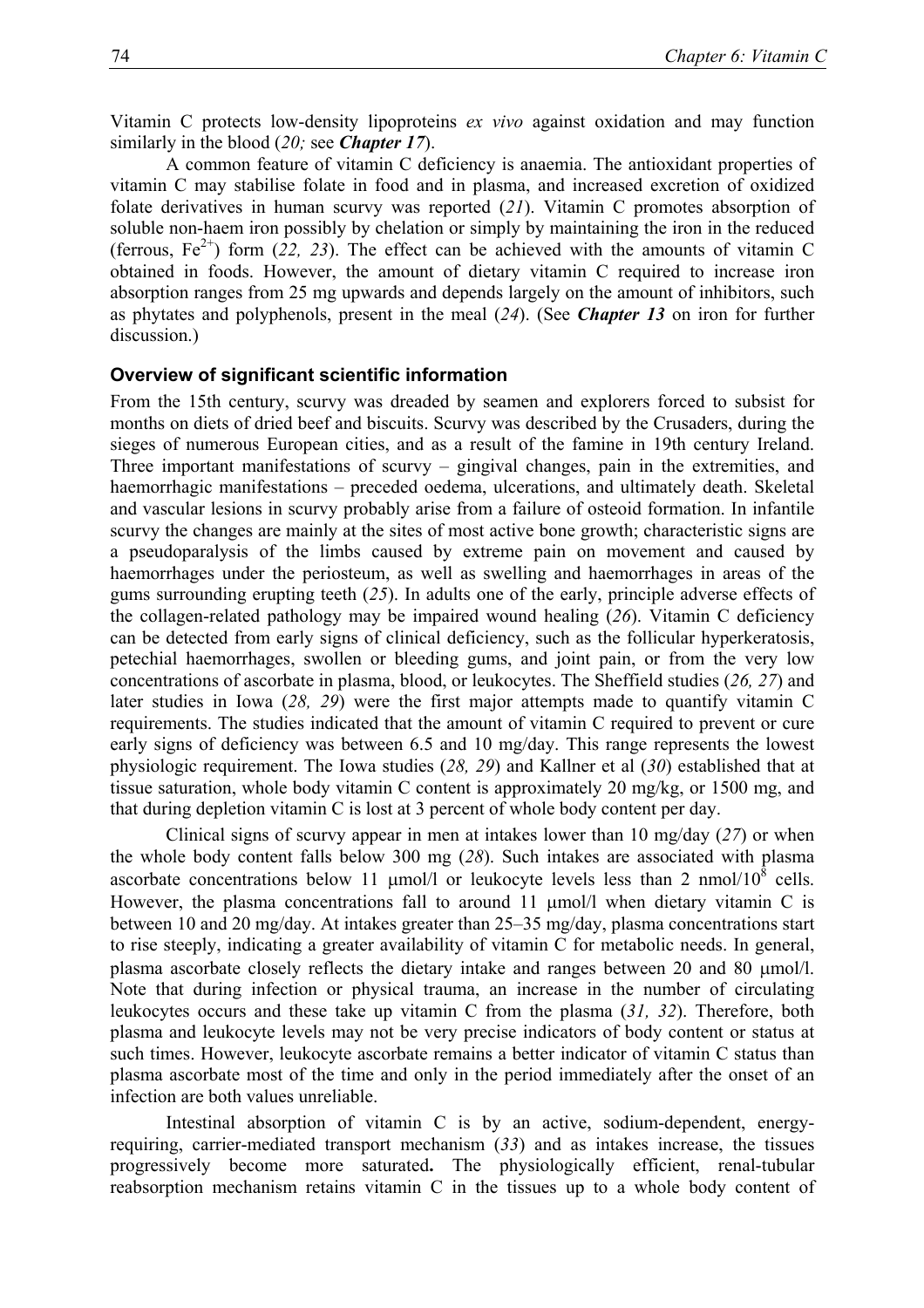ascorbate of about 20 mg/kg body weight (*30*). However, under steady state conditions, as intakes rise from around 100 mg/day there is an increase in urinary output in so that at 1000 mg/day almost all absorbed vitamin C is excreted (*34, 35*).

#### **Definition of population at risk**

The populations at risk of vitamin C deficiency are those for whom the fruit and vegetable supply is minimal. Epidemics of scurvy are associated with famine and war, when people are forced to become refugees and food supply is small and irregular. Persons in whom the total body vitamin C content is saturated can subsist without vitamin C for approximately 2 months before the appearance of clinical signs, and as little as 6.5–10 mg/day vitamin C will prevent the appearance of scurvy. In general, vitamin C status will reflect the regularity of fruit and vegetable consumption but also socio-economic conditions, because intake is determined not just by availability, but by cultural preferences and cost.

In Europe and the United States an adequate intake of vitamin C is indicated by the results of various national surveys (*36-38*). In the United Kingdom and Germany, the mean dietary intakes of vitamin C in adult men and women were 87 and 76 (*37*) and 75 and 72 mg/day (*36*), respectively. In addition, a recent survey of elderly men and women in the United Kingdom reported vitamin C intakes of 72 (SD 61) and 68 (SD 60) mg/day, respectively (*39*). In the United States, in the National Health and Nutrition Examination Survey (*38*), the median consumption of vitamin C from foods during the years 1988–91 was 73 and 84 mg/day in men and women, respectively. In all these studies there was a wide variation in vitamin C intake and 25–30 percent of the US population consumed less than 2.5 servings of fruit and vegetables daily. Likewise a survey of Latin American children in the United States suggested that less than 15 percent consumed the recommended intake of fruits and vegetables (*40*). It is not possible to relate servings of fruits and vegetables to an exact amount of vitamin C, but the World Health Organization (WHO) dietary goal of 400 g (*41*) aimed to provide sufficient vitamin C to meet the 1970 Food and Agriculture Organization of the United Nations (FAO)/WHO guidelines – that is, approximately 20–30 mg/day – and lower the risk of chronic disease. The WHO goal has been roughly translated into the recommendation of five portions per day (*42*).

Reports from India show that the available supply of vitamin C is 43 mg/capita/day, and in the different states of India it ranges from 27 to 66 mg/day. In one study, low-income children consumed as little as 8.2 mg/day of vitamin C in contrast to a well-to-do group of children where the intake was 35.4 mg/day (*43*). Other studies done in developing countries found plasma vitamin C concentrations lower than those reported for developed countries, for example, 20–27  $\mu$ mol/l for apparently healthy adolescent boys and girls in China and 3–54 µmol/l (median 14 µmol/l) for similarly aged Gambian nurses (*44, 45*), although values obtained in a group of adults from a rural district in Northern Thailand were quite acceptable (17–118 µmol/l, median 44 µmol/l) (*46*). However, it is difficult to assess the extent to which sub-clinical infections are lowering the plasma vitamin C concentrations seen in such countries.

Data describing a positive association between vitamin C consumption and health status are frequently reported, but intervention studies do not support the observations. Low plasma concentrations are reported in patients with diabetes (*47*) and infections (*48*) and in smokers (49), but the relative contribution of diet and stress to these situations is uncertain (see *Chapter 17*). Epidemiologic studies indicate that diets with a high vitamin C content have been associated with lower cancer risk, especially for cancers of the oral cavity, oesophagus, stomach, colon, and lung (*39, 50-52*). However, there appears to be no effect of consumption of vitamin C supplements on the development of colorectal adenoma and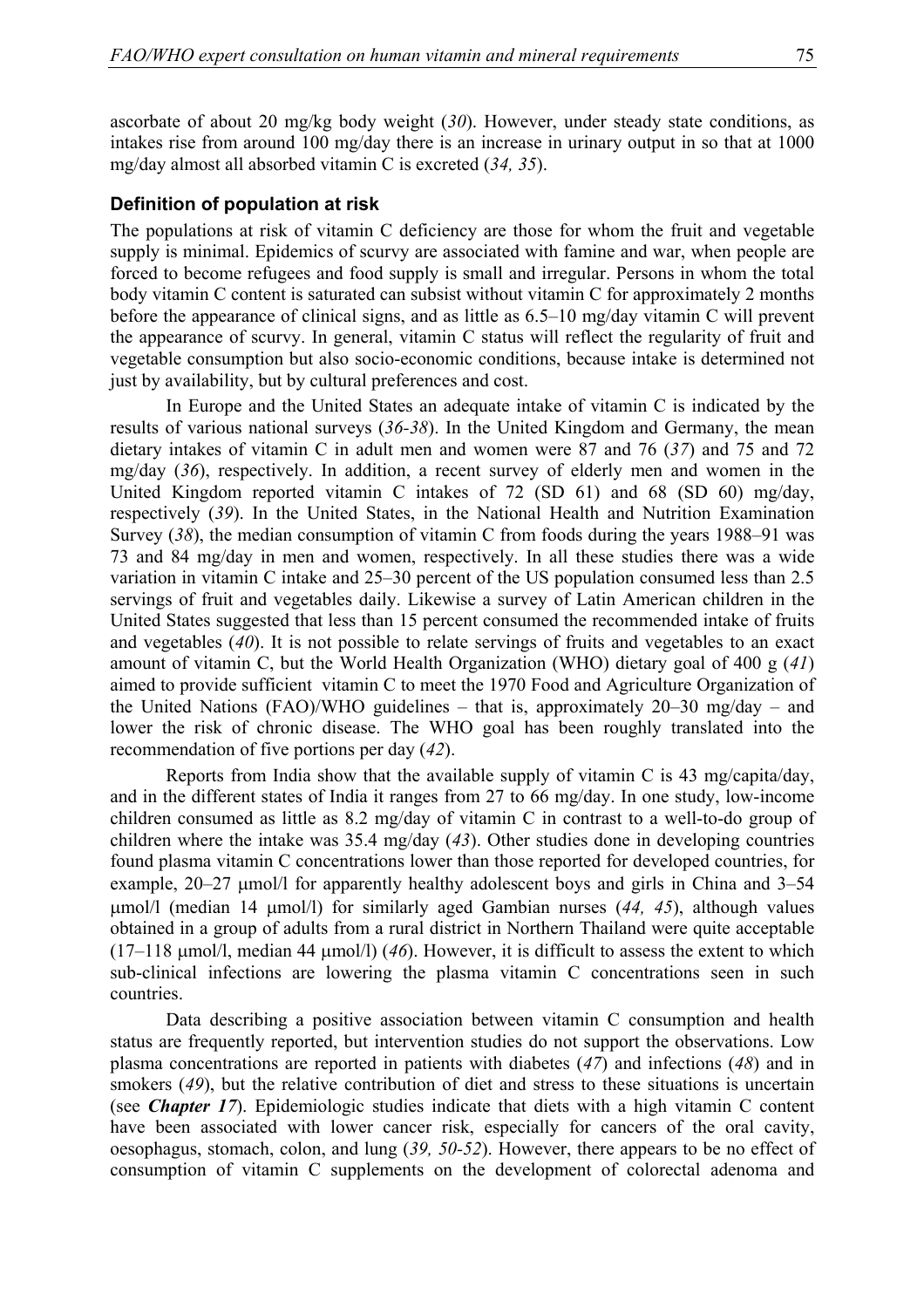stomach cancer (*52-54*), and data on the effect of vitamin C supplementation on coronary heart disease and cataract development are conflicting (*55-74*). Currently there is no consistent evidence from population studies that heart disease, cancers, or cataract development are specifically associated with vitamin C status. This of course does not preclude the possibility that other components in vitamin  $C -$  rich fruits and vegetables provide health benefits, but it is not yet possible to separate such an effect from other factors such as lifestyle patterns of people who have a high vitamin C intake.

#### **Dietary sources of vitamin C and limitations to vitamin C**

Ascorbate is found in many fruits and vegetables (*75*). Citrus fruits and juices are particularly rich sources of vitamin C but other fruits including cantaloupe, honeydew melon, cherries, kiwi fruits, mangoes, papaya, strawberries, tangelo, watermelon, and tomatoes also contain variable amounts of vitamin C. Vegetables such as cabbage, broccoli, Brussels sprouts, bean sprouts, cauliflower, kale, mustard greens, red and green peppers, peas, tomatoes, and potatoes may be more important sources of vitamin C than fruits. This is particularly true because the vegetable supply often extends for longer periods during the year than does the fruit supply.

In many developing countries, limitations in the supply of vitamin C are often determined by seasonal factors (i.e., the availability of water, time, and labour for the management of household gardens and the short harvesting season of many fruits). For example, mean monthly ascorbate intakes ranged from 0 to 115 mg/day in one Gambian community in which peak intakes coincided with the seasonal duration of the mango crop and to a lesser extent with orange and grapefruit harvests. These fluctuations in dietary ascorbate intake were closely reflected by corresponding variations in plasma ascorbate (11.4–68.4 µmol/L) and human milk ascorbate (143–342 µmol/L) (*76*).

Vitamin C is also very labile, and the loss of vitamin C on boiling milk provides one dramatic example of a cause of infantile scurvy. The vitamin C content of food is strongly influenced by season, transport to market, shelf life, time of storage, cooking practices, and chlorination of water. Cutting or bruising of produce releases ascorbate oxidase. Blanching techniques inactivate the oxidase enzyme and help to preserve ascorbate as also will low pH, as in the preparation of sauerkraut (pickled cabbage). In contrast, heating and exposure to copper or iron or to mildly alkaline conditions destroys the vitamin, and too much water can leach it from the tissues during cooking.

The use of citrus fruits by the British navy in the 18th century gave rise to the term 'limey', a colloquial term for British sailors. However, it is important to realise that the amount of vitamin C in a food is usually not the major determinant of a food's importance for supply, but rather regularity of intake. For example, in countries where the potato is an important staple food and refrigeration facilities are limited, seasonal variations in plasma ascorbate are due to the considerable deterioration in the potato's vitamin C content during storage; the content can decrease from 30 to 8 mg/100 g over 8–9 months (*77*). Such data can indicate the important contribution the potato can make to human vitamin C requirements even though the potato vitamin C concentration is low.

An extensive study has been made of losses of vitamin C during the packaging, storage, and cooking of blended foods (maize and soya-based relief foods). Data from a US Agency for Internation Development programme show that vitamin C losses from packaging and storage in polythene bags of such relief foods are much less significant than the 52–82 percent losses attributable to conventional cooking procedures (*78*).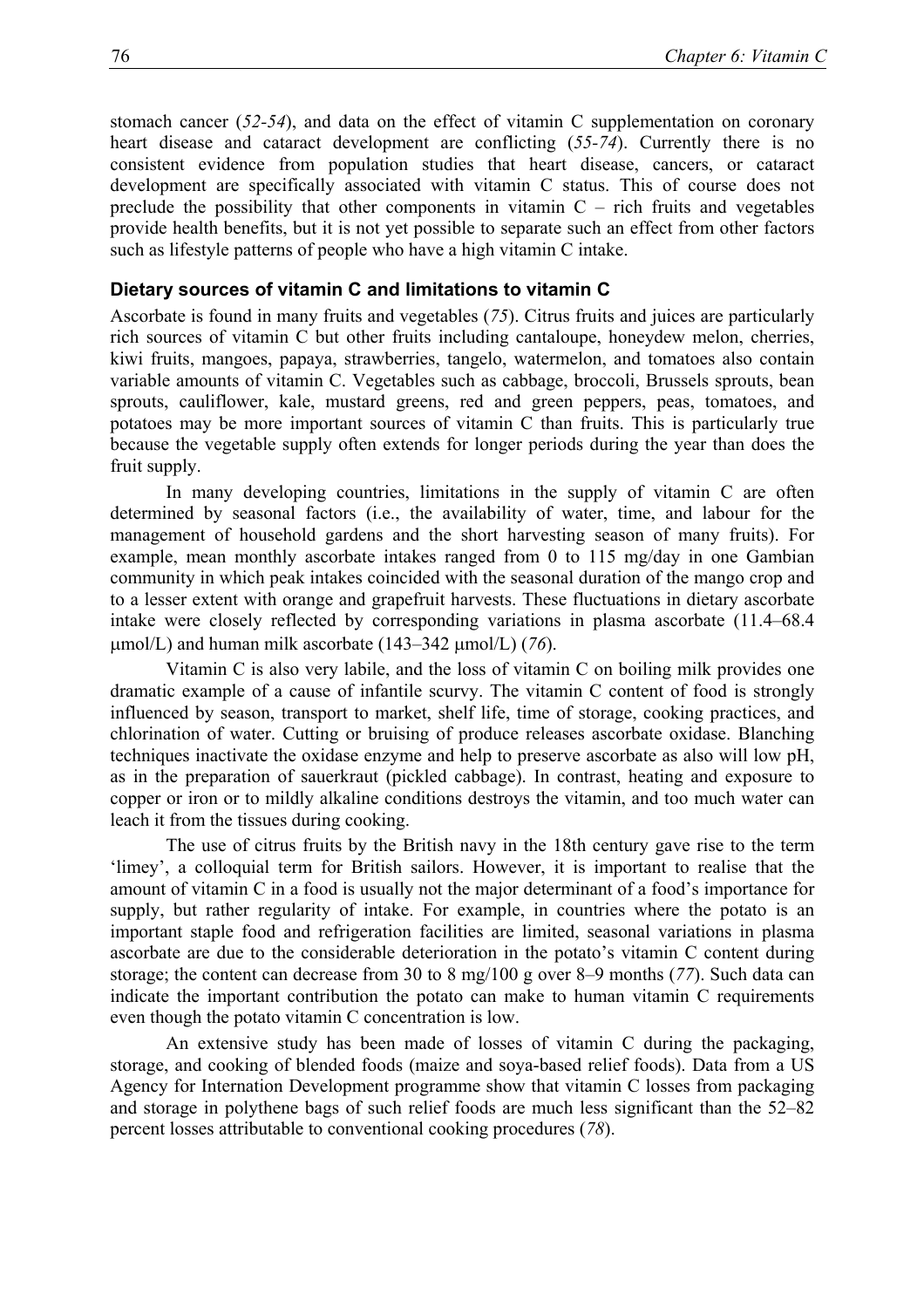## **Information used to derive dietary requirement of vitamin C**

## *Calculating the dietary intake from the physiologic requirements*

#### *Adults*

At saturation the whole body content of ascorbate in adult males is approximately 20 mg/kg, or 1500 mg. Clinical signs of scurvy appear when the whole body content falls below 300– 400 mg, and the last signs disappear when the body content reaches about 1000 mg (*28, 30*). In these experiments, ascorbate in the whole body was catabolised at an approximate rate of 3 percent/day (2.9 percent/day, SD 0.6) (*29*).

There is a sigmoidal relationship between intake and plasma concentrations of vitamin C (*79*). Below 30 mg/day, plasma concentrations are around 11 µmol/l. Above this intake, plasma concentrations increase steeply to 60  $\mu$ mol/l and plateau at around 80  $\mu$ mol/l, which represents the renal threshold. Under near steady state conditions, plateau concentrations of vitamin C are achieved by intakes in excess of 200 mg/day (*Figure 8*) (*34*). At low doses dietary vitamin C is almost completely absorbed, but over the range of usual dietary intakes (30–180 mg/day), absorption may decrease to 75 percent because of competing factors in the food (35, *80*).

#### *Figure 8*

## **Relationship between intake and plasma concentrations of vitamin C**



Plasma plateau concentration as a function of daily dose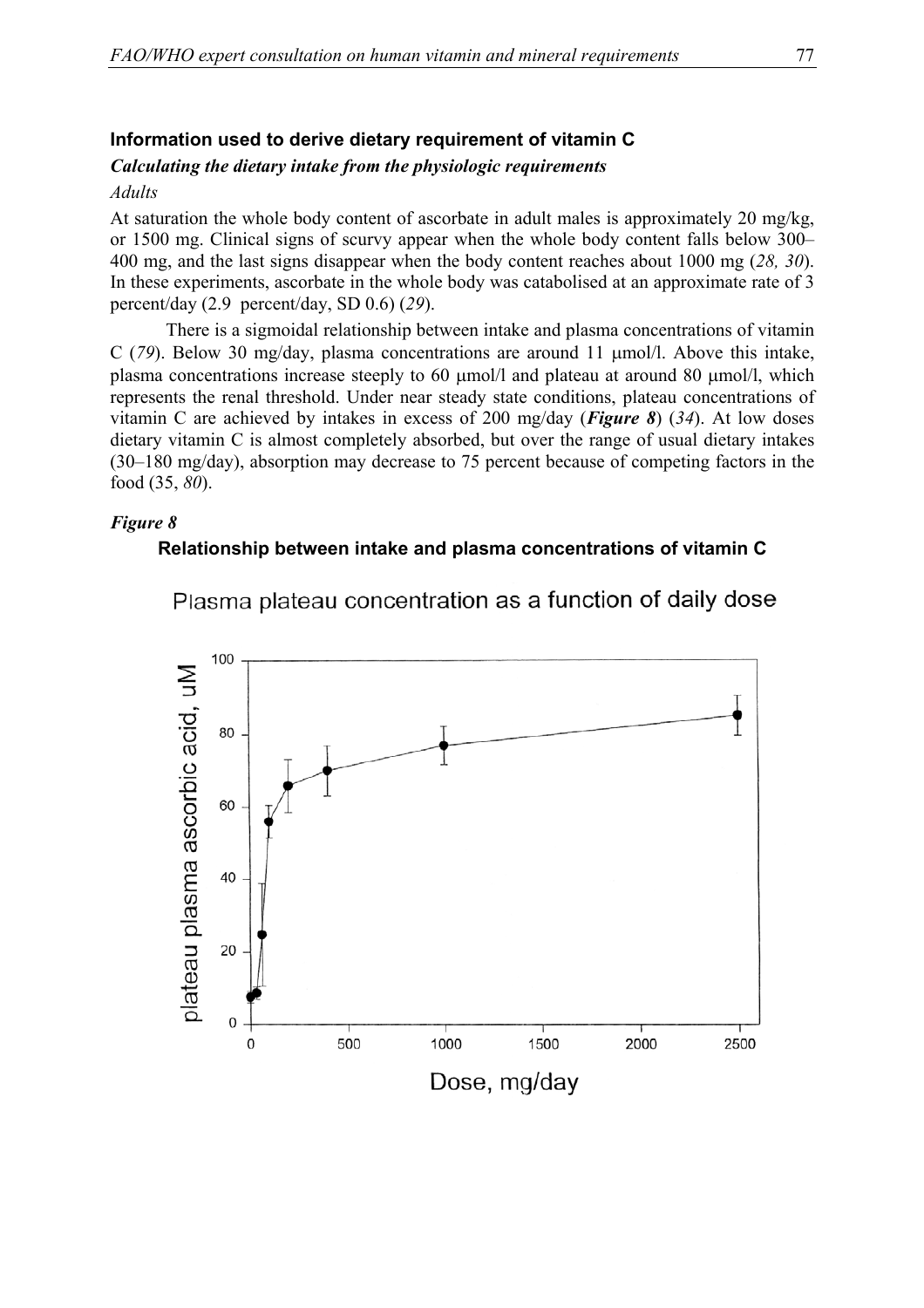A body content of 900 mg falls half way between tissue saturation and the point at which clinical signs of scurvy appear. Assuming an absorption efficiency of 85 percent, and a catabolic rate of 2.9, the average intake of vitamin C can be calculated as:

900 x 2.9/100 x 100/85 = 30.7 mg/day, which can be rounded off to 30 mg/day.

The recommended nutrient intake (RNI) would therefore be:

900 x  $(2.9 + 1.2)/100$  x  $100/85 = 43.4$  mg/day, which can be rounded off to 45 mg/day.

An RNI of 45 mg would achieve 50 percent saturation in the tissues in 97.5 percent of adult males. An intake of 45 mg vitamin C will produce a plasma ascorbate concentrations near the base of the steep slope of the diet-plasma dose response curve (*Figure 8*). No turnover studies have been done in women, but from the smaller body size and whole body content of women, requirements might be expected to be lower. However, in depletion studies plasma concentrations fell more rapidly in women than in men (*81*). It would seem prudent, therefore, to make the same recommendation for non-pregnant, non-lactating women as for men. Thus, an intake of 45 mg/day will ensure that measurable amounts of ascorbate will be present in the plasma of most people and will be available to supply tissue requirements for metabolism or repair at sites of depletion or damage. A whole body content of around 900 mg of vitamin C would provide at least 1 month's safety interval, even for a zero intake, before the body content falls to 300 mg (*82*).

The Sheffield (*27*) and Iowa studies (*28*) indicated that the minimum amount of vitamin C needed to cure scurvy in men was less than 10 mg/day. This level however, is not sufficient to provide measurable amounts of ascorbate in plasma and leukocyte cells, which will remain low. As indicated above, no studies have been done on women and minimum requirements to protect non-pregnant and non-lactating women against scurvy might be slightly lower than in men. Although 10 mg/day will protect against scurvy, this amount provides no safety margin against further losses. The mean requirement is therefore calculated by interpolation between 10 and 45 mg/day, at an intake of 25–30 mg/day.

#### *Pregnancy and lactation*

During pregnancy there is a moderate extra drain on vitamin C, particularly during the last trimester, and 8 mg/day of vitamin C is reported to be sufficient to prevent scorbutic signs in infants aged 4–17 months (*83*). Therefore, the additional needs during pregnancy are unlikely to be more, particularly during the last trimester. An extra 10 mg/day throughout pregnancy should enable reserves to accumulate to meet the extra needs of the growing foetus in the last trimester.

During lactation, however, 20 mg/day of vitamin C is secreted in milk. For an assumed absorption efficiency of 85 percent, an extra 25 mg will be needed by the mother. It is therefore recommended that the RNI should be set at 70 mg to fulfil the needs of both the mother and infant during lactation.

#### *Children*

As mentioned earlier, 8 mg/day of vitamin C is sufficient to prevent scorbutic signs in infants (*83*). The vitamin C concentration in mature human milk is estimated to be 40 mg/l (mean, SD 10) (*84*), but the amount of vitamin C in human milk appears to reflect maternal dietary intake and not the infants needs (*82, 83*, *85*). RNIs for infants aged 0–6 months are therefore set, somewhat arbitrarily, at 25 mg/day, and the RNI is gradually increased as children got older.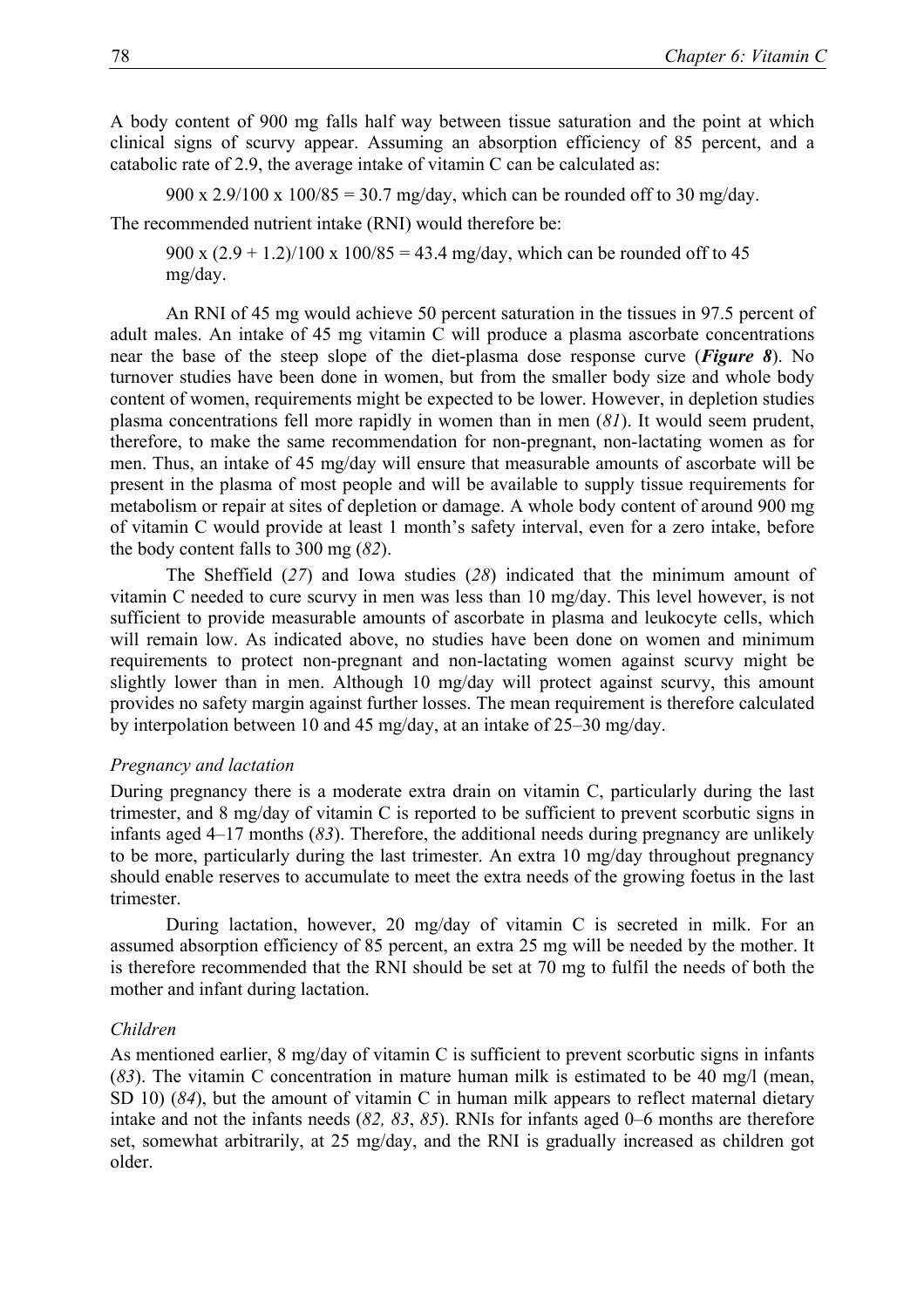## *Elderly*

Elderly people frequently have low plasma ascorbate values and intakes lower than those in younger people, often because of problems of poor dentition or mobility (*86*). Elderly people are also more likely to have underlying sub-clinical diseases, which can also influence plasma ascorbate concentrations (see *Chapter 17*). It has been suggested, however, that the requirements of elderly people do not differ substantially from those of younger people in the absence of pathology, which may influence absorption or renal functioning (*82*). The RNIs for the elderly are therefore the same as those for adults (45 mg/day).

## *Smokers*

Kallner *et al.* (*87*) reported that the turnover of vitamin C in smokers was 50 percent greater than that in non-smokers. However, there is no evidence that the health of smokers would be influenced in any way by increasing their RNI. The panel therefore found no justification in making a separate RNI for smokers.

## *Recommended nutrient intakes for vitamin C*

*Table 15* presents a summary of the above discussed RNIs for vitamin C by age groups.

| Recommended nutrient intakes (RNIs) for vitamin C |                                   |  |
|---------------------------------------------------|-----------------------------------|--|
| Group                                             | <b>RNI</b><br>mg/day <sup>a</sup> |  |
| Infants and children                              |                                   |  |
| $0-6$ months                                      | 25                                |  |
| $7-12$ months                                     | 30 <sup>b</sup>                   |  |
| $1-3$ years                                       | 30 <sup>b</sup>                   |  |
| $4-6$ years                                       | 30 <sup>b</sup>                   |  |
| $7-9$ years                                       | 35 <sup>b</sup>                   |  |
| Adolescents, 10–18 years                          | 40 <sup>b</sup>                   |  |
| Adults                                            |                                   |  |
| $19-65$ years                                     | 45                                |  |
| $65+$ years                                       | 45                                |  |
| Pregnancy                                         | 55                                |  |
| Lactation                                         | 70                                |  |

#### *Table 15*

 $a<sup>a</sup>$  Amount required to half saturate body tissues with vitamin C in 97.5 percent of the population. Larger amounts may often be required to ensure an adequate absorption of non-haem iron.

**b** Arbitrary values.

## *Vitamin C toxicity*

The potential toxicity of excessive doses of supplemental vitamin C relates to intra-intestinal events and to the effects of metabolites in the urinary system. Intakes of 2–3 g/day of vitamin C produce unpleasant diarrhoea from the osmotic effects of the unabsorbed vitamin in the intestinal lumen in most people (*88*). Gastrointestinal disturbances can occur after ingestion of as little as 1 g because approximately half of the amount would not be absorbed at this dose (*35*).

Oxalate is an end product of ascorbate catabolism and plays an important role in kidney stone formation. Excessive daily amounts of vitamin C produce hyperoxaluria. In four volunteers who received vitamin C in the range of 5–10 g/day, this amounted to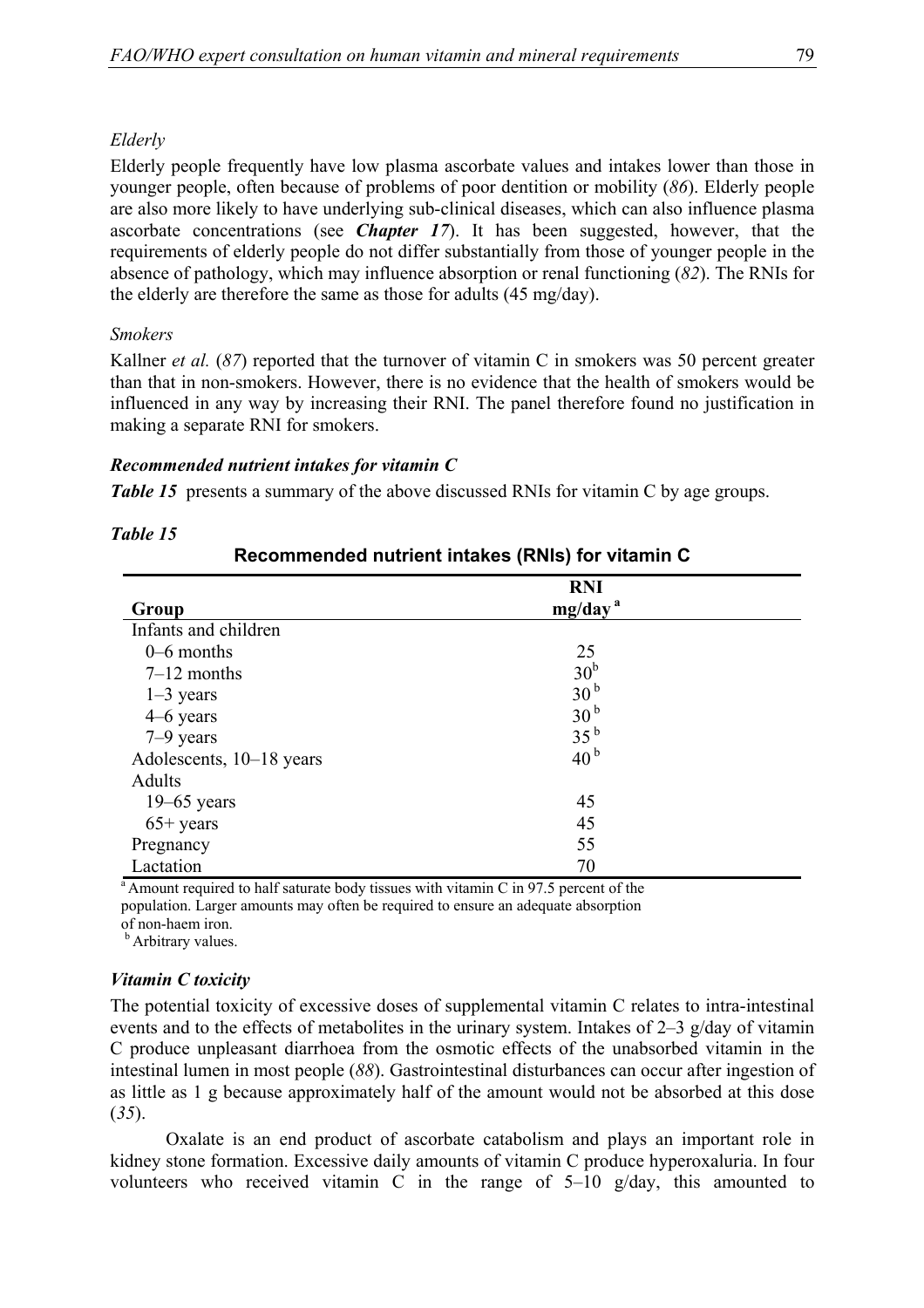approximately a doubling of urinary oxalate excretion, from 50 to 87 mg/day (range 60–126 mg/day) (*89*). However, the risk of oxalate stones formation may become significant at high intakes of vitamin C (>1 g) (*90*), particularly in subjects with high amounts of urinary calcium (*89*).

Vitamin C may precipitate haemolysis in some people, including those with glucose-6-phosphate dehydrogenase deficiency (*91*), paroxysmal nocturnal haemaglobinuria (*92*), or other conditions where increased risk of red cell haemolysis may occur or where protection against the removal of the products of iron metabolism may be impaired, as in people with the haptoglobin Hp2-2 phenotype (*93*). Of these conditions, only the haptoglobin Hp 2-2 condition was associated with abnormal vitamin C metabolism (lower plasma ascorbate than expected) under conditions where intake of vitamin C was provided mainly from dietary sources. Therefore, 1 g vitamin C appears to be the advisable upper limit of dietary intake.

## **Future research**

Research is needed to gain a better understanding of the following:

- functions of endogenous gastric ascorbate and its effect on iron absorption;
- functional measurements of vitamin C status which reflect the whole body content of vitamin C and are not influenced by infection; and
- reasons for the vitamin C uptake by granulocytes, which is associated with infection.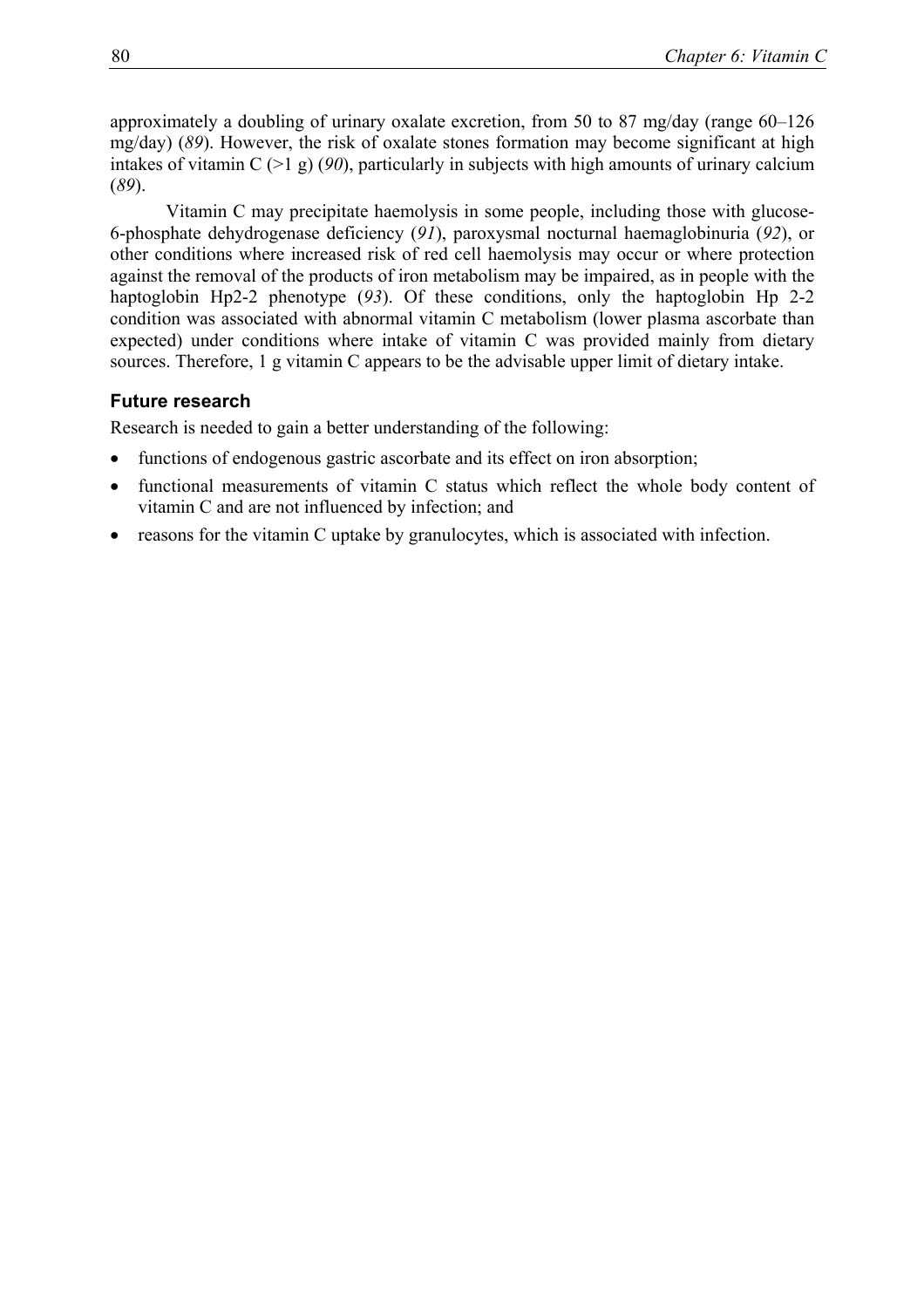# **REFERENCES**

- 1. **Stewart, C.P. & Guthrie, D.** [Editors] (1953). *Lind's treatise on scurvy*. Edinburgh, University Press.
- 2. **Nishikimi, M., Fukuyama, R., Minoshima, S., Shimizu, N. & Yagi, K.** 1994. Cloning and chromosomal mapping of the Human nonfunctional gene for L-gulono-gamma-lactone oxidase, the enzyme for L-ascorbic acid biosynthesis missing in man. *J. Biol. Chem.,* 269: 13685-13688.
- 3. **Levine, M.** 1986. New concepts in the biology and biochemistry of ascorbic acid. *N. Engl. J. Med.,* 314:892-902.
- 4. **Englard, S. & Seifter, S.** 1986. The biochemical functions of ascorbic acid. *Annu. Rev. Nutr.*, 6: 365-406: 365-406.
- 5. **Wondrack, L.M., Hsu, C.A. & Abbott, M.T.** 1978. Thymine 7-hydroxylase and pyrimidine deoxyribonucleoside 2'-hydroxylase activities in Rhodotorula glutinis. *J. Biol. Chem.,* 253: 6511-6515.
- 6. **Stubbe, J.A.** 1985. Identification of two alpha keto glutarate dependent dioxygenases in extracts of Rhodotorula glutinis catalysing deoxyuridine hydroxylation. *J. Biol. Chem.,* 260: 9972-9975.
- 7. **Prockop, D.J. & Kivirikko, K.I.** 1995. Collagens: molecular biology, diseases, and potential for therapy. *Annu. Rev. Biochem.,* 64: 403-434.
- 8. **Peterkofsky, B.** 1991. Ascorbate requirement for hydroxylation and secretion of procollagen: relationship to inhibition of collagen synthesis in scurvy. *Am. J. Clin. Nutr.,* 54:1135S-1140S.
- 9. **Kivirikko, K.I. & Myllyla, R.** 1985. Post-translational processing of procollagens. *Ann. NY Acad. Sci.*, 460: 187-201.
- 10. **Rebouche, C.J.** 1991. Ascorbic acid and carnitine biosynthesis. *Am. J. Clin. Nutr.,* 54: 1147S-1152S.
- 11. **Dunn, W.A., Rettura, G., Seifter, E. & Englard, S.** 1984. Carnitine biosynthesis from gamma-butyrobetaine and from exogenous protein-bound 6-N-trimethyl-L-lysine by the perfused guinea pig liver. Effect of ascorbate deficiency on the in situ activity of gamma-butyrobetaine hydroxylase. *J. Biol. Chem*., 259: 10764-10770.
- 12. **Levine, M., Dhariwal, K.R., Washko, P.W., Butlesr, J.D., Wang, Y.H. & Bergsten, P.** 1991. Ascorbic acid and in *situ kinetics*: a new approach to vitamin requirements. *Am. J. Clin. Nutr.,* 54: 1157S-1162S.
- 13. **Kaufman, S.** 1974. Dopamine-beta-hydroxylase. *J. Psychiatr. Res.,* 11: 303-316.
- 14. **Eipper, B., Milgram, S.L., Husten, E.J., Yun, H. & Mains, R.E.** 1993. Peptidylglycine alpha amidating monooxygenase: a multifunctional protein with catalytic, processing, and routing domains. *Prot Sci.* 2: 489-497.
- 15. **Eipper, B., Stoffers, D.A. & Mains, R.E.** 1992. The biosynthesis of neuropeptides: peptide alpha amidation. *Annu. Rev. Neurosci.,* 15: 57-85.
- 16. **Lindblad, B., Lindstedt, G. & Lindstedt, S.** 1970. The mechanism of enzymic formation of homogentisate from p-hydroxyphenyl pyruvate. *J. Am. Chem. Soc.,* 92: 7446-7449.
- 17. **Schorah, C.J., Sobala, G.M., Sanderson, M., Collis, N. & Primrose, J.M.** 1991. Gastric juice ascorbic acid: effects of disease and implications for gastric carcinogenesis. *Am. J. Clin. Nutr.,* 53: 287S-93S.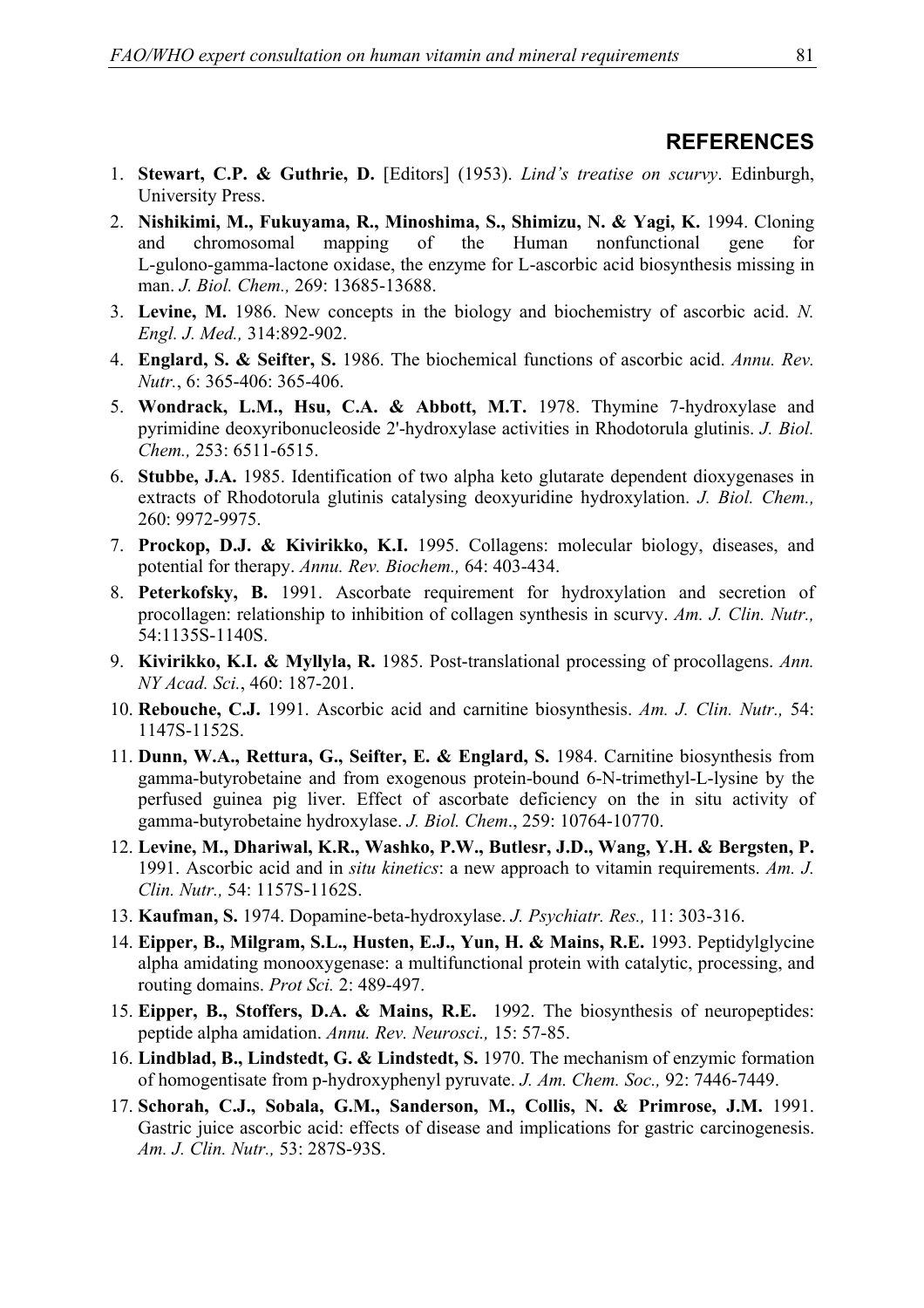- 18. **Correa, P.** 1992. Human gastric carcinogenesis: a multistep and multifactorial process– First American Cancer Society Award Lecture on Cancer Epidemiology and Prevention. *Cancer Res.,* 52: 6735-6740.
- 19. **Byers, T. & Guerrero, N.** 1995. Epidemiologic Evidence for vitamin C and vitamin E in cancer prevention. *Am. J. Clin. Nutr.,* 62: 1385S-1392S.
- 20. **Jialal, I. & Grundy, S.M.** 1991. Preservation of the endogenous antioxidants in low density lipoprotein by ascorbate but not probucol during oxidative modification. *J. Clin. Inv.*, 87: 597-601.
- 21. **Stokes, P.L., Melikian, V., Leeming, R.L., Portman-Graham, H. Blair, J.A. & Cooke, W.T.** 1975. Folate metabolism in scurvy. *Am. J. Clin. Nutr.,* 28: 126-9.
- 22. **Hallberg, D., Brune, M. & Rossander-Hulthen, L.** 1987. Is there a physiological role of vitamin C in iron absorption. *Ann. NY Acad. Sci.*, 498: 324-332
- 23. **Hallberg, L., Rossander, L., Persson, H. & Svahn, E.** 1982. Deleterious effects of prolonged warming of meals on ascorbic acid content and iron absorption. *Am. J. Clin. Nutr.,* 36: 846-850
- 24. **Hallberg, L.** 1987. Wheat fiber, phytates and iron absorption. *Scand. J. Gastroenterol. Suppl.,* 129: 73-9: 73-79.
- 25. **McLaren, D.S.** 1992. A colour atlas of nutritional disorders. London, Wolfe Medical Publications.
- 26. **Bartley, W., Krebs, H.A. & O'Brien, J.R.P.** 1953. Vitamin C requirements of Human adults. Medical Research Council Special Report Series No. 280, London, HMSO.
- 27. **Krebs, H.A. & Vitamin C Subcommittee of the Accessory Food Factors Committee M.R.C.** 1948. Vitamin C Requirement of Human Adults: Experimental Study of Vitamin C Deprivation in Man. *Lancet*, 254: 853-858.
- 28. **Baker, E.M., Hodges, R.E., Hood, J., Sauberlich, H.E. & March, S.C.** 1969. Metabolism of ascorbic-1-14C acid in experimental Human scurvy. *Am. J. Clin. Nutr.,* 22: 549-558.
- 29. **Baker, E.M., Hodges, R.E., Hood, J., Sauberlich, H.E. March, S.C. & Canham, J.E.** 1971. Metabolism of 14C- and 3H-labeled L-ascorbic acid in Human scurvy. *Am. J. Clin Nut.,* 24: 444-454.
- 30. **Kallner, A., Hartmann, D. & Hornig, D.** 1979. Steady-state turnover and body pool of ascorbic acid in man. *Am. J. Clin. Nutr.,* 32: 530-539.
- 31. **Moser, U. & Weber, F.** 1984. Uptake of ascorbic acid by Human granulocytes. *Int. J. Vit. Nutr. Res.,* 54: 47-53
- 32. **Lee, W., Davis, K.A., Rettmer, R.L. & Labbe, R.F.** 1988. Ascorbic acid status: biochemical and clinical considerations. *Am. J. Clin. Nutr.,* 48:286-290.
- 33. **McCormick, D.B. & Zhang, Z.** 1993. Cellular assimilation of water-soluble vitamins in the mammal: riboflavin, B6, biotin and C*. Proc. Soc. Exp. Biol. Med.*, 202: 265-270.
- 34. **Levine, M., Conry-Cantilena, C., Wang, Y., Welch R.W., Washko, P.W., Dhariwal K.R., Park, J.B., Lazarev, A. & Graumlich, J.K.** 1996. Vitamin C pharmacokinetics in healthy volunteers: evidence for a Recommended Dietary Allowance. *Proc. Natl. Acad. Sci.,* 93: 3704-3709.
- 35. **Graumlich, J., Ludden, T.M., Conry-Cantilena, C., Cantilena, L.R., Wang, Y. & Levine M.** 1997. Pharmacokinetic model of ascorbic acid in Humans during depletion and repletion. *Pharmaceut. Res.,* 14: 1133-1139.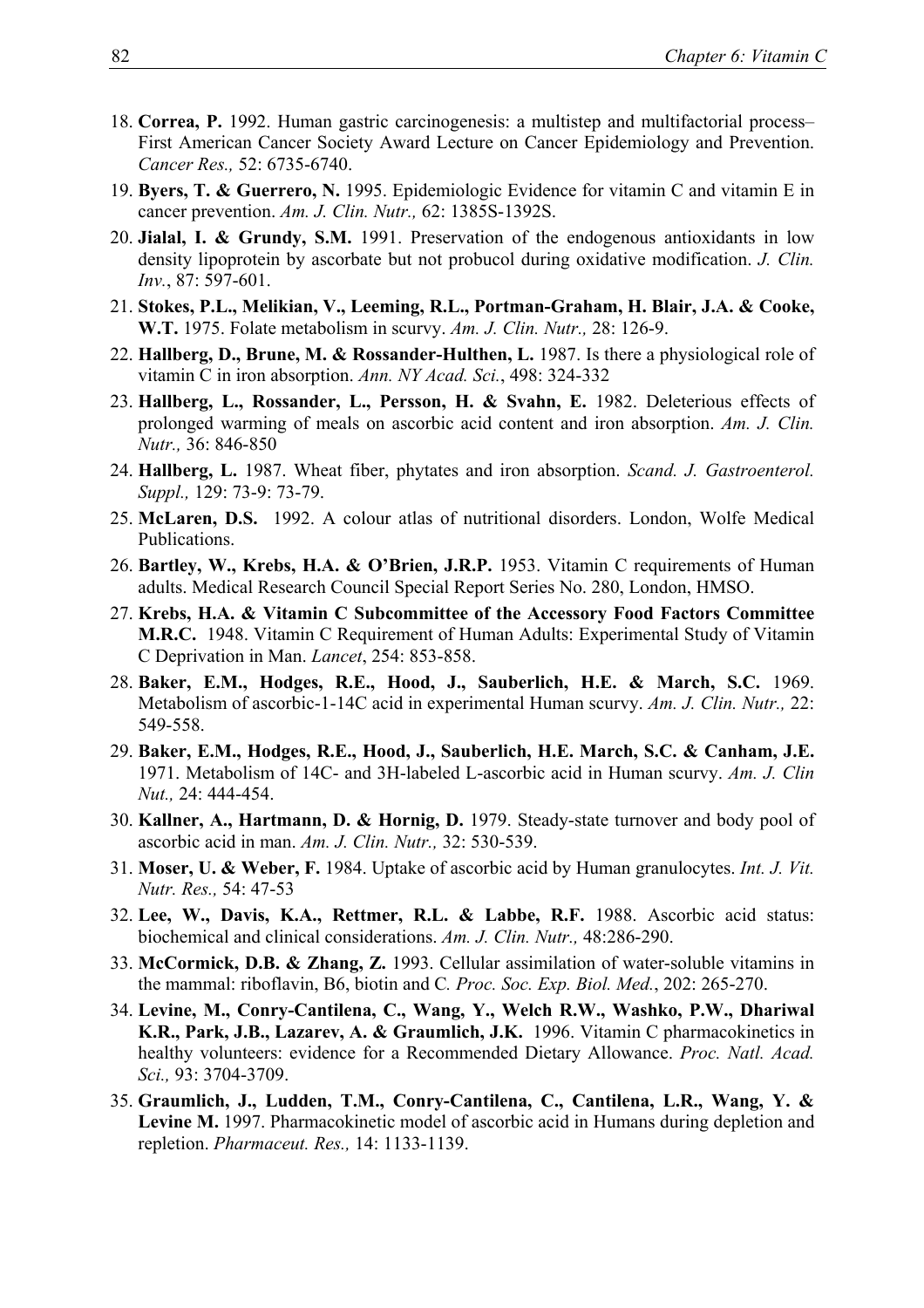- 36. **Arab, L., Schellenberg, B. & Schlierf, G.** 1982. Nutrition and health. A survey of young men and women in Heidelberg. *Ann. Nutr. Metab.,* 26: 1-77.
- 37. **Gregory, J.R., Foster, K., Tyler, H. & Wiseman, M.** 1990. *The dietary and nutritional survey of British adults*. London: HMSO.
- 38. **Life Sciences Research Office, Interagency Board for Nutrition Monitoring and Related Research.** 1995. *Third Report on Nutrition Monitoring in the United States*. Washington, D.C. U. S. Government Printing Office.
- 39. **Finch, S., Doyle, W., Bates, C.J. Prentice, A., Smithers, G. & Clarke, P.C.** 1998. *National diet and nutrition survey: people aged 65 years and over.* Volume 1: *Report of the diet and nutrition survey*. London: The Stationery Office.
- 40. **Basch, C.E., Syber, P. & Shea, S.** 5-a-day:dietary behavior and the fruit and vegetable intake of Latino children. *Am. J. Public Health* 1994; 84:814-818.
- 41. **WHO.** 1990. *Diet, Nutrition and the Prevention of Chronic Diseases*. WHO Technical Report Series 797. Geneva: World Health Organization.
- 42. **Williams, C.** 1995. Healthy eating: clarifying advice about fruit and vegetables. *BMJ,* 310: 1453-55.
- 43. **Narasinga Rao, B.S.** 1995. Dietary intake of antioxidants in relation to nutrition profiles of Indian population groups. *Nutrition, lipids, health and disease,* p.343-353 [A.S.H. Ong, E. Niki, and L. Packer editors]. Champaign Illinois: AOCS Press.
- 44. **Chang-Claude, J.C.** 1990. Epidemiologic study of precancerous lesions of the oesophagus in young persons in a high-incidence area for the oesophageal cancer in China. Heidelberg: Heidelberg University.
- 45. **Knowles, J., Thurnham, D.I., Hill, A.V.S., Tang, C. & Greenwood, B.M.** 1991. Plasma ascorbate concentrations in Human malaria. *Proc. Nutr. Soc.*, 50: 66A.
- 46. **Thurnham, D.I., Singkamani, R., Kaewichit, R. & Wongworapat, K.** 1990. Influence of malaria infection on peroxyl-radical trapping capacity in plasma from rural and urban Thai adults. *Br. J. Nutr.,* 64: 257-271.
- 47. **Jennings, P.E., Chiroco, S., Jones, A.F., Lunec, J. & Barnett, A.H.** 1987. Vitamin C metabolites and microangiography in diabetes mellitis. *Diab. Res.,* 6: 151-154
- 48. **Thurnham, D.I**. 1994. b-Carotene, are we misreading the signals in risk groups? Some analogies with vitamin C. *Proc. Nutr. Soc.*, 53: 557-569
- 49. **Faruque, O., Rahman Khan, M., Rahman M. & Ahmed F.** 1995. Relationship between smoking and antioxidant status. *Br. J. Nutr.,* 73: 625-632.
- 50. **Yong, L., Brown, C.C., Schatzkin, A., Dresser, C.M., Slesinski, M.J., Cox, C.S., & Taylor P.R.** 1997. Intake of vitamins E, C, and A and risk of lung cancer*. Am. J. Epidemiol.,*146: 231-243.
- 51. **Byers, T. & Mouchawar, J.** 1998. Antioxidants and cancer prevention in 1997. In: *Paoletti R, Sies H, Bug J., Grossi E, Poli A, eds. Vitamin C: the state of the art in disease prevention 60 years after the Nobel Prize.* ,p. 29-40. Milan: Springer.
- 52. **Schorah, C.J.** 1998. Vitamin C and gastric cancer prevention. In: *Paoletti R, Sies H, Bug J., Grossi E, Poli A, eds. Vitamin C: the state of the art in disease prevention sixty years after the Nobel Prize.* p. 41-49. Milan: Springer,
- 53. **Blot ,W.J., Li, J., Taylor, P.R., Guo, W., Dawsey, S., Wang, G.Q., Yang, C.S., Zheng, S.F., Gail, M. & Li G.Y.** 1993. Nutrition intervention trials in Linxian, China: supplementation with specific vitamin/mineral combinations, cancer incidence, and disease-specific mortality in the general population. *J. Natl. Cancer. Instit.,* 85: 1483-1492.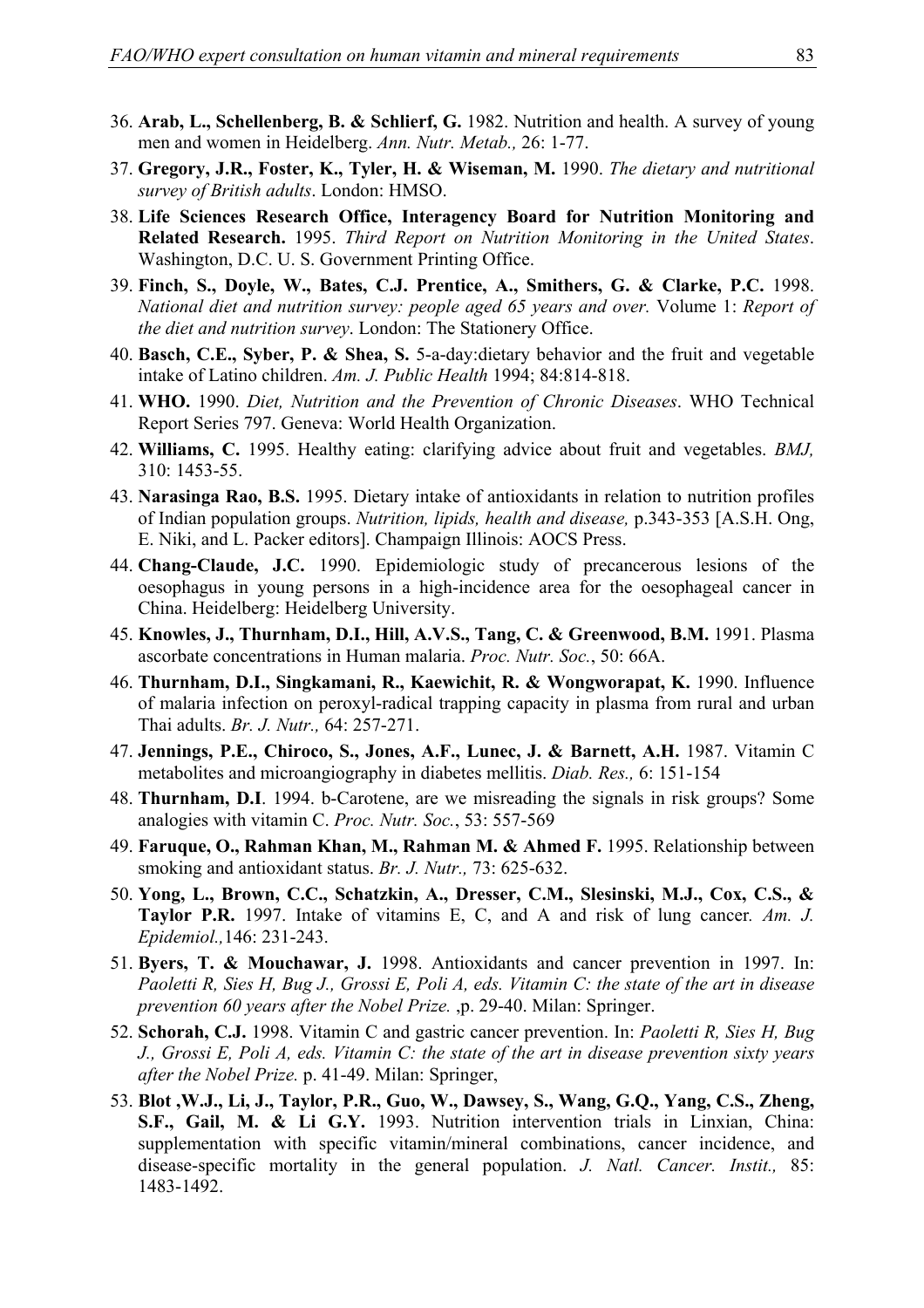- 54. **Greenberg, E.R., Baron, J.A. Tosteson, T.D., et al***.* 1994. A clinical trial of antioxidant vitamins to prevent colorectal adenoma. Polyp Prevention Study Group. *N. Engl. J. Med.,* 331: 141-147.
- 55. **Rimm, E.B., Stampfer, M.J., Ascherio, A., Giovannucci, E., Colditz, G.A. & Willett, W.C.** 1993. Vitamin E consumption and the risk of coronary heart disease in men. *N. Engl. J. Med.,* 328: 1450-1456.
- 56. **Sahyoun, N.R., Jacques, P.F. & Russell, R.M.** 1994. Carotenoids, vitamins C and E, and mortality in an elderly population. *Am. J. Epidemiol.,* 144: 501-511.
- 57. **Jha P., Flather, M., Lonn, E., Farkouh, M. & Yusuf, S.** 1995. The antioxidant vitamins and cardiovascular disease: a critical review of the epidemiologic and clinical trial data. *Ann. Intern. Med.,* 123: 860-872.
- 58. **Losonczy, K.G., Harris, T.B. & Havlik, RJ.** 1996. Vitamin E and vitamin C supplement use and risk of all cause and coronary heart disease mortality in older persons: the established populations for epidemiologic studies of the elderly. *Am. J. Clin. Nutr.,* 64: 190-196.
- 59. **Enstrom, J.E., Kanim, L.E. & Klein, M.A.** 1992. Vitamin C intake and mortality among a sample of the United States population [see comments]. *Epidemiology,* 3: 194-202.
- 60. **Enstrom, J.E., Kanim, L.E., & Breslow, L.** 1986. The relationship between vitamin C intake, general health practices, and mortality in Alameda County, California. *Am. J. Public Health*, 76: 1124-1130.
- 61. **Seddon, J.M., Ajani, U.A., Sperduto, R.D., et al.** 1995. Dietary carotenoids, vitamins A, C, and E, and advanced age-related macular degeneration. Eye Disease Case-Control Study Group [see comments] [published erratum appears in JAMA 1995 Feb 22;273(8):622]. *JAMA,* 272: 1413-1420.
- 62. **Riemersma, R.A., Wood, D.A., Macintyre, C.C., Elton, R.A., Gey, K.F. & Oliver M.F**. 1991. Risk of angina pectoris and plasma concentrations of vitamins A, C, and E and carotene [see comments]. *Lancet,* 337:1-5.
- 63. **Gey, K.F., Moser, U.K., Jordan, P., Stahelin, H.B., Eichholzer, M. & Ludin, E**. 1993. Increased risk of cardiovascular disease at suboptimal plasma concentrations of essential antioxidants: an epidemiological update with special attention to carotene and vitamin C. *Am. J. Clin. Nutr.,* 57:787S-797S.
- 64. **Kushi, L.H., Folsom, A.R., Princas R.J., Mink, P.J., Wu, Y. & Bostick, R.M.** 1996. Dietary antioxidant vitamins and death from coronary heart disease in postmenopausal women. *N. Engl. J. Med*., 334: 1156-1162.
- 65. **Simon, J.A., Hudes, E.S. & Browner, W.S.** 1998. Serum ascorbic acid and cardiovascular disease prevalence in US adults. *Epidemiology,* 9: 316-321.
- 66. **Jacques, P.F., Chylack, L.T., Jr., McGandy, R.B. & Hartz, S.C.** 1988. Antioxidant status in persons with and without senile cataract. *Arch. Ophthalmol.,* 106: 337-340.
- 67. **Robertson, J.M., Donner, A.P. & Trevithick, J.R.** 1991. A possible role for vitamins C and E in cataract prevention. *Am. J. Clin. Nutr.,* 53:346S-351S.
- 68. **Leske, M.C., Chylack, L.T. & Wu, S.** 1991. The lens opacities case/control study: risk factors for cataract. *Arch. Opthalmol.,* 109: 144-251.
- 69. **Italian-American Cataract Study G***roup.* 1991. Risk factors for age-related cortical, nuclear, and posterior sub-capsular cataracts. *Am. J. Epidemiol.,* 133: 541-553.
- 70. **Goldberg, J., Flowerdew, G., Smith, E., Brody, J.A. & Tso, M.O.** 1988. Factors associated with age-related macular degeneration. An analysis of data from the first National Health and Nutrition Examination Survey. *Am. J. Epidemiol.,*128: 700-710.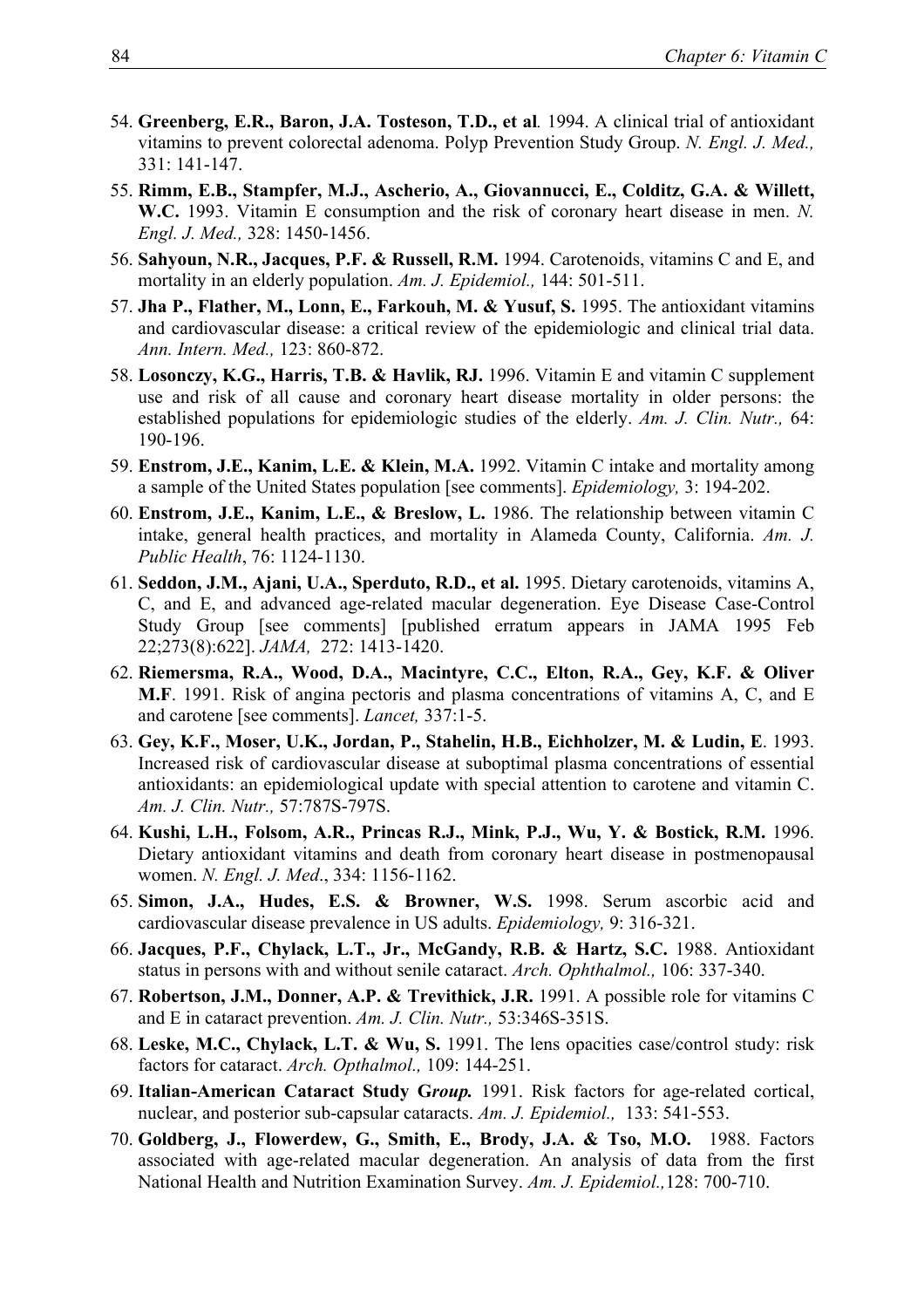- 71. **Vitale, S., West, S., Hallfrisch, J., et al.** 1993. Plasma antioxidants and risk of cortical and nuclear cataract. *Epidemiology,* 4: 195-203.
- 72. **Hankinson, S.E., Stampfer, M.J., Seddon, J.M., et al.** 1992. Nutrient intake and cataract extraction in women: a prospective study. *BMJ,* 305: 335-339.
- 73. **Mares-Perlman, J.A.** 1997. Contribution of epidemiology to understanding relationships of diet to age-related cataract. *Am. J. Clin. Nutr.,* 66: 739-740.
- 74. **Jacques, P.F., Taylor, A., Hankinson, S.E., Willett, W.C., Mahnken B., Lee, Y., Vaid, k. & Lahav, M.** 1997. Long-term vitamin C supplement use and prevalence of early age-related lens opacities. *Am. J. Clin. Nutr.,* 66: 911-916.
- 75. **Haytowitz, D.** 1995. Information from USDA's Nutrient Data Book. *J. Nutr.,* 125: 1952-1955.
- 76. **Bates, C.J., Prentice, A.M. & Paul, A.A.** 1994. Seasonal variations in vitamins A, C, riboflavin and folate intakes and status of pregnant of lactating women in a rural Gambian community: some possible implications. *Eur. J. Clin. Nutr.,* 48: 660-668.
- 77. **Paul, A.A. & Southgate, D.A.T.** 1979. *McCance and Widdowson's, The Composition of Foods*. London: HMSO.
- 78. **N.A.S. Institute of Medicine**. 1997. Vitamin C fortification of food aid commodities: Final Report, Washington D.C., National Academy Press.
- 79. **Newton, H.M.V., Morgan, D.B., Schorah, C.J. & Hullin, R.P.** 1983. Relation between intake and plasma concentration of vitamin C in elderly women. *BMJ,* 287: 1429
- 80. **Melethil, S.L., Mason, W.E. & Chiang, C.** 1986. Dose dependent absorption and excretion of vitamin C in Humans. *Int. J. Pharm*., 31:83-89.
- 81. **Blanchard, J.** 1991. Depletion and repletion kinetics of vitamin C in Humans. *J. Nutr.,* 121: 170-176.
- 82. **Olson, J.A. & Hodges, R.E.** 1987. Recommended dietary intakes (RDI) of vitamin C in Humans. *Am. J. Clin. Nutr.,* 45: 693-703.
- 83. **Irwin, M.I. & Hutchins, B.K.** 1976. A conspectus of research on vitamin C requirements in man. *J. Nutr.,* 106: 821-879.
- 84. **WHO.** 1998. *Complementary feeding of young children in developing countries: a review of current scientific knowledge.* Geneva: World Health Organization.
- 85. **Van Zoeren-Grobben, D., Schrijver, J., Van den Berg, G.J. & Berger, H.M.** 1987. Human milk vitamin content after pasteurisation, storage, or tube feeding. *Arch. Dis. Child.*, 62:161-165
- 86. **Department of Health and Social Security.** 1979. Nutrition and health in old age. *Report on Health and Social Subjects. No. 16*. London: H.M.S.O.
- 87. **Kallner, A.B., Hartmann, D. & Hornig, D.H.** 1981. On the requirements of ascorbic acid in man: steady state turnover and body pool in smokers. *Am. J. Clin. Nutr.,* 34: 1347- 1355.
- 88. **Kubler, W. & Gehler, J.** 1970. On the kinetics of the intestinal absorption of ascorbic acid: a contribution to the calculation of an absorption process that is not proportional to the dose. *Int. J. Vit. Nutr. Res.,* 40: 442-453
- 89. **Schmidt K.-H., Hagmaier, V., Hornig, D.H., Vuilleumier, J. & Rutishauser, G.** 1981. Urinary oxalate excretion after large intakes of ascorbic acid in man. *Am. J. Clin. Nutr.,* 34: 305-311
- 90. **Urivetzky, M., Kessaris D. & Smith, A.D.** 1992. Ascorbic acid overdosing: a risk factor for calcium oxalate nephrolithiasis. *J. Urol.,* 147: 1215-1218.